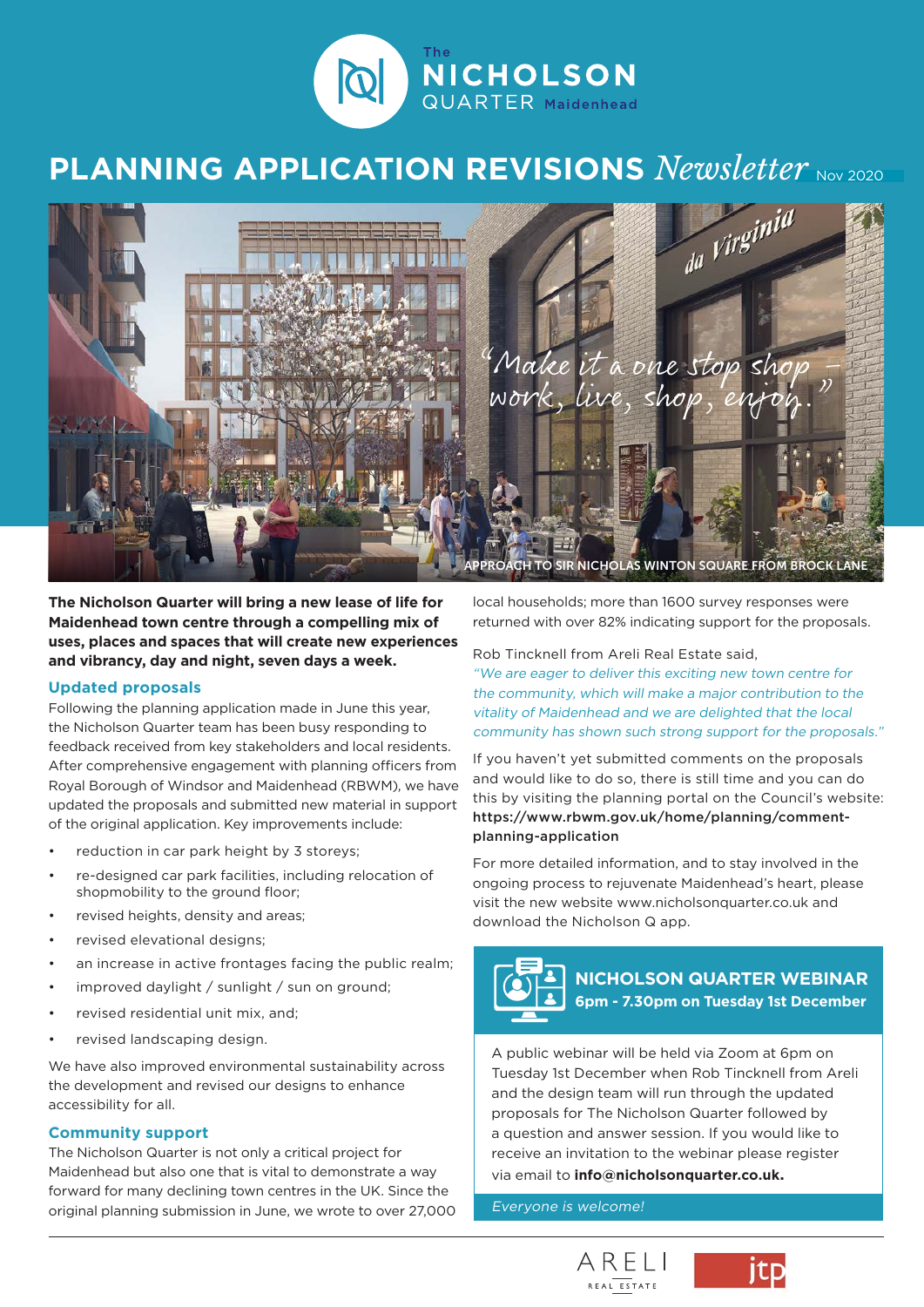## Summary of major changes:

- 1. reduction in multi storey car park height by 3 storeys;
- 2. re-designed multi storey car park facilities, including relocation of shopmobility to the ground floor;
- 3. revised heights, density and areas;
- 4. revised elevational designs;
- 5. improved active frontages throughout, including to the multi storey car park along Broadway;
- 6. revised landscaping design including along Broadway.

- enhanced sustainability throughout;
- improved daylight / sunlight / sun on ground;
- revised residential unit mix.

## Other major changes include:

# **THE NICHOLSON QUARTER**

"Draw in arts and culture, make it a place where small groups can hire a space, join an art class, display their work, have a coffee, be inspired!"







## **MAJOR CHANGES SINCE APPLICATION**



Following positive feedback from key stakeholders and local residents and after comprehensive engagement with planning officers the proposal for Nicholson Quarter has been updated. The revised masterplan and illustrations on this page reflect many of the improvements that have been submitted to RBWM in support of the existing Nicholson Quarter planning application.